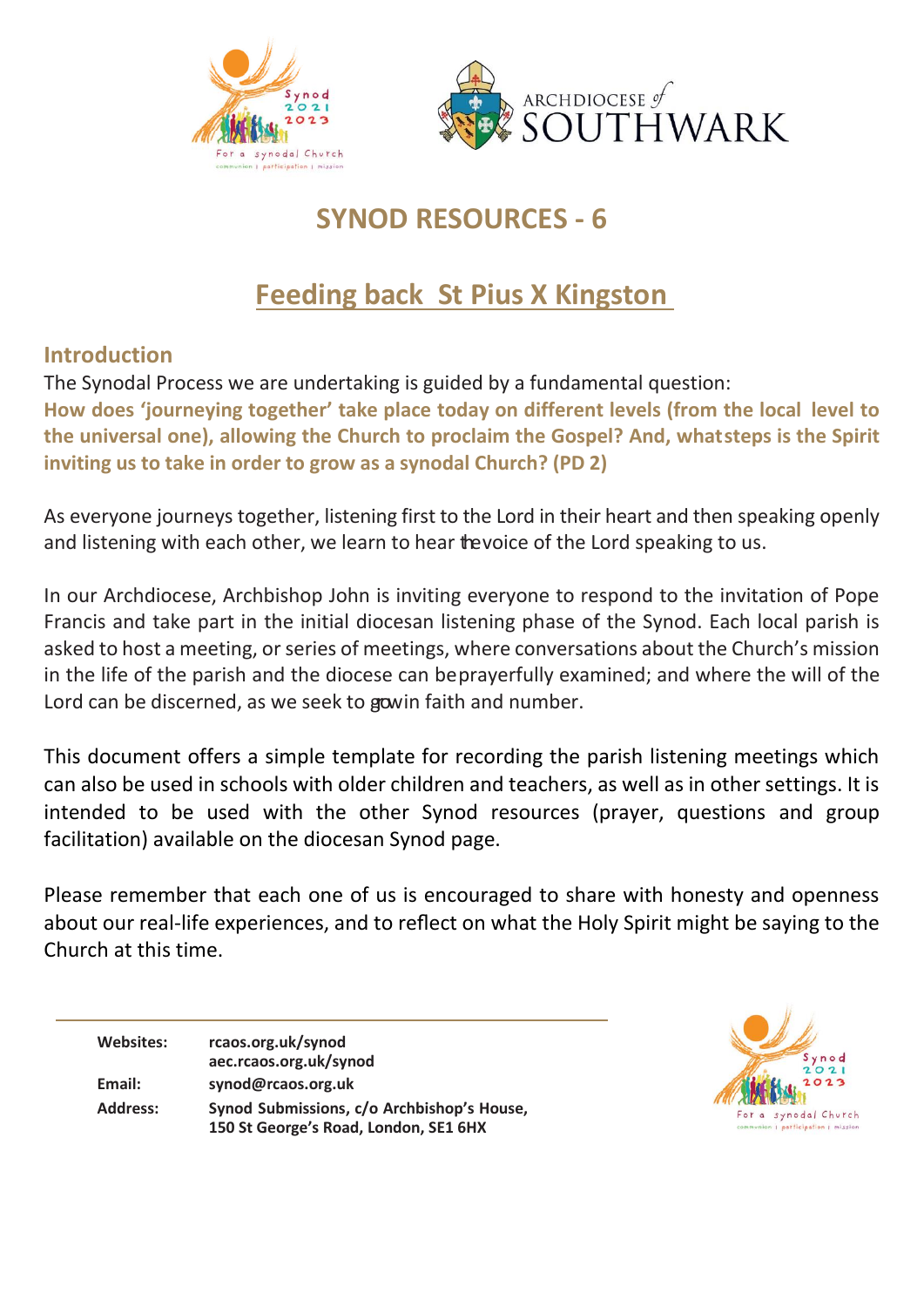

## Scriptural Reflection

Which passage of Scripture was used to guide and inspire the meeting? **Reading from John 16:12-15:**

Rather than use the provided questions we approached the synodal journey as strengths, weaknesses, opportunities, threats (SWOT) and looked at it from the parish view point and then the whole church. Both two face to face meetings involving 21 parishioners and 6 paper questionnaires were done in a similar format. It was led entirely by the laity. We used the provided questions to direct thoughts rather than attempt to answer them precisely.

### **What were some of the key phrases, thoughts and comments shared? Was there a thread in what was shared?**

Need to engage the younger generation, use different ways to attract and retain them

- Church needs to address how it deals with people at the margins of the church, with inequalities e.g. women, who constitute half the Church, LGBT
- Church needs to engage more with laity, listen to and make use of their knowledge and research
- Laity to be given more responsibility in the Church and encouraged to take up in key roles in the Church especially women
- Review of sacraments especially reconciliation, marriage, holy orders -
- Faith of adults is underdeveloped and stilted so need to develop adult catechesis including biblical studies including priests, using modern technology
- Increase attention to catholic social teaching
- Church needs better communicators, and to be more vocal in the secular world
- Official statements should be more sensitive and compassionate and not expressed purely as moral theological terminology with a lack of regard for their audience.

• Church needs to appreciate the complexity of human relationships reaching out to the margins of the church and those who feel harmed by the church

Pray for more vocations

## Communion

*1. What are the ways in which your parish most successfully brings people together?* 

Range of activities available for a greater involvement in parish life but hampered by small size of parish .

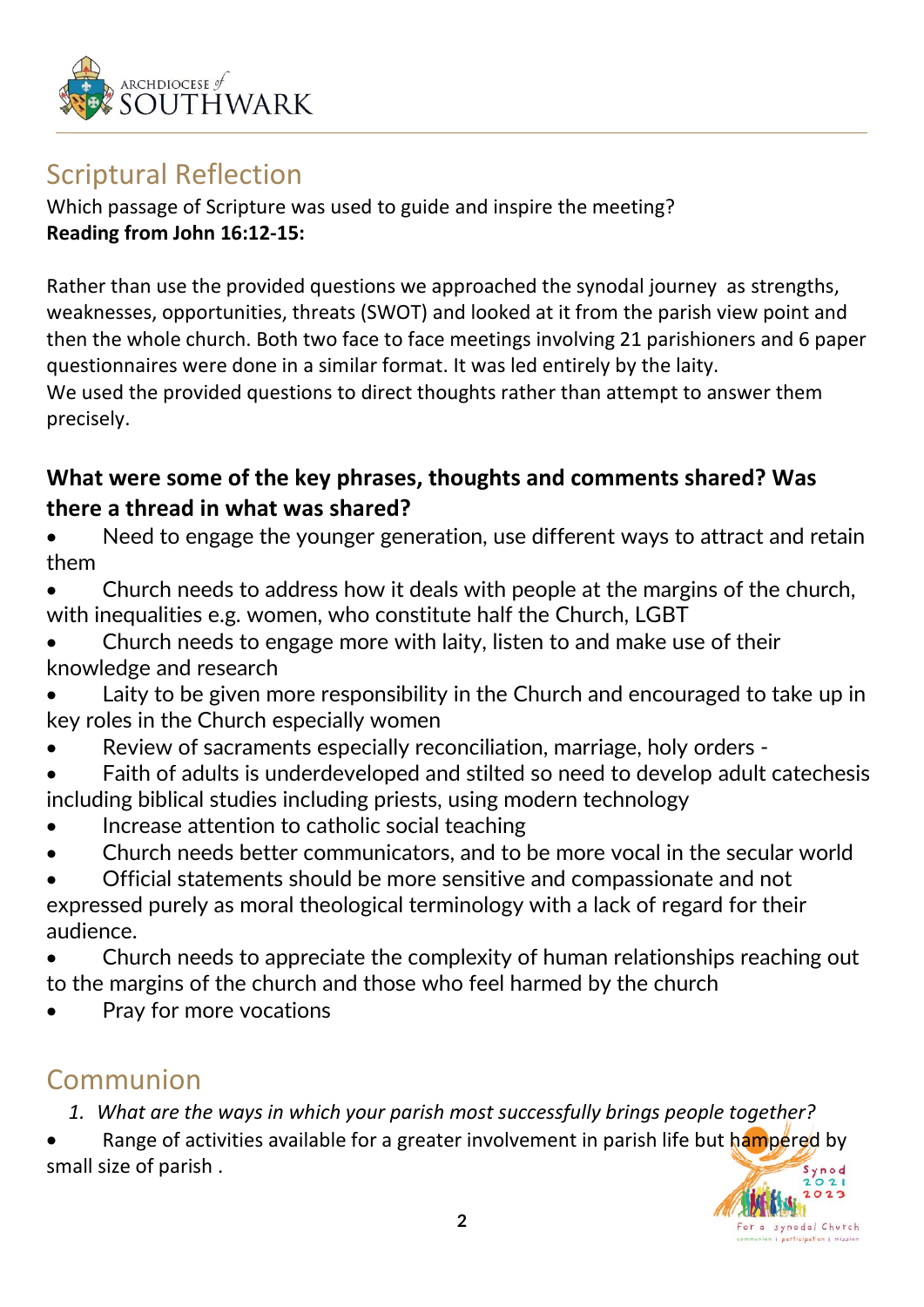

- Strong presence of Filipino community who can be role models for the rest of the parish
- We communicate with and welcome new parishioners and are non-judgemental
- Parish Hall a bonus and convenient for events
- We communicate, organise and listen through parish council
	- *2. In which areas of parish life (liturgical, charitable, social etc.) does your parish feel and act as one?*
		- Adhere to liturgical year
		- Liturgy celebrated well and with respect and solemnity
		- Help people in distress and need
	- *3. In what ways can you help to build up communion effectively and authentically in the coming months and years?*
		- Improve inclusivity, outreach to the wider community, charitable works, improve digital connectivity, improve website ,
		- encourage people to volunteer their skills volunteering
		- liturgies for special groups e.g sick
		- Adult Catechesis including development of personal relationship with God through prayer
		- Meditation group based on the Scriptures
		- Greater awareness and promotion of the diversity of our community -working closer with the Filipino community and they with us
		- Retaining the Youth after Confirmation some kind of Youth Club?
		- Involving young people more
		- Pray for and look after our Priests better
	- *4. Is the parish the sole locus for Communion in your area?* 
		- Mass available daily and several Masses at the weekend
		- Mass is said in local catholic schools .
		- Parish did not organise streaming of Mass during lockdown so parishioners had to go elsewhere .
	- *5. Christ is present as the head united to his body (Ephesians 1:22-23) in our parishes and communities. How is this reflected in your parish/community life? Are there other reasons that you gather together?*

Feast day of the parish, quiz nights, St Patricks night, welcome and leaving of parish priest, bible group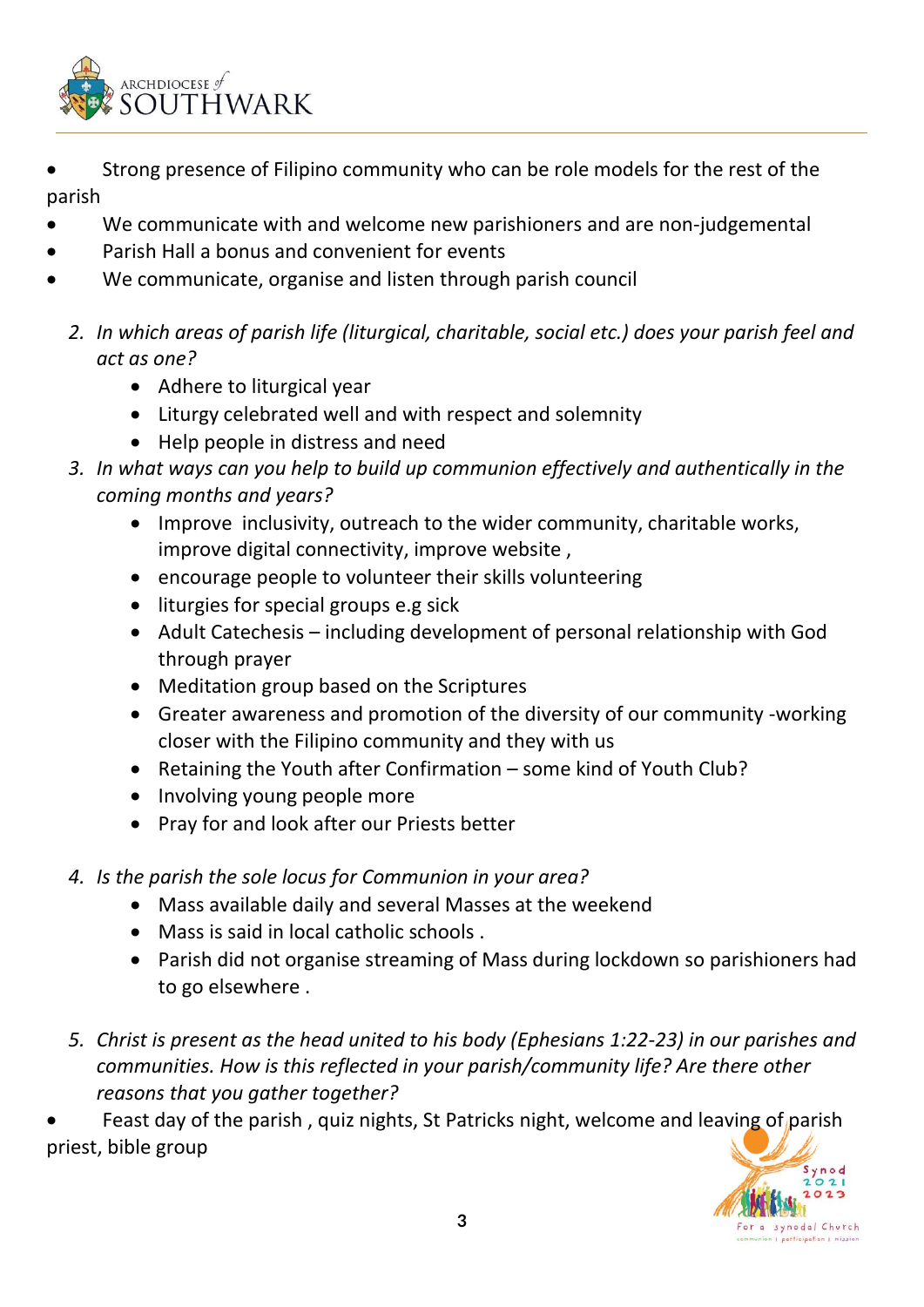

- *6. How do you relate to members of the Church who have drifted away from practice?*
- Need to look to catholic schools which are highly rated
	- Many parents who are culturally catholic but with irregular practise whose children are in catholic schools need to be encouraged to deepen their own faith through adult formation
	- Religious education on its own does not lead to commitment so schools should have specific persons in them responsible for religious formation.
	- Integrate the parishes into this work of schools
	- Find new ways to actively engage youth e.g World youth day
	- Many older Catholics have recognised that their religious education ended when they left school and have expressed a desire for further learning.
	- People who have been harmed by the Church need to be encouraged to return , apologies, change of policies, support, increased transparency
	- *7. How does your parish relate to other parishes nearby and the diocese as a whole?*
		- Deanery meeting of laity no longer occurs, priests from deanery meet but no feedback to the parish.
		- Representative sent to diocesan meetings e.g year of bible meeting, but no clear outcomes and was not cascaded down , catechists attend annual catechist meeting, couples go to marriage celebration, Missio meeting
		- Larger parishes could help smaller ones
	- *8. Role of the priests and how this could be improved*

The traditional model of delivery of Mass and the Sacraments looks to be unsustainable if the present level of decline in priestly vocations in the Western Church continues. We need to understand why this decline is happening and address the issues that it raises.

• Recruitment of priests from Asia and Africa. Is this sustainable for the future? Is it desirable?

- Increasing workload on an ageing priesthood.
- Solitary living. perhaps living in community rather than alone
- Efficient use of priests. Do parish administrators need to be priests?
- Is a good vacancy better than a bad appointment?
- We need to be innovative to stem the decline in numbers entering the priesthood.
- Has celibacy become a barrier to vocations?
- Do we need to develop non-traditional pathways to ordination? Should deacons be ordained?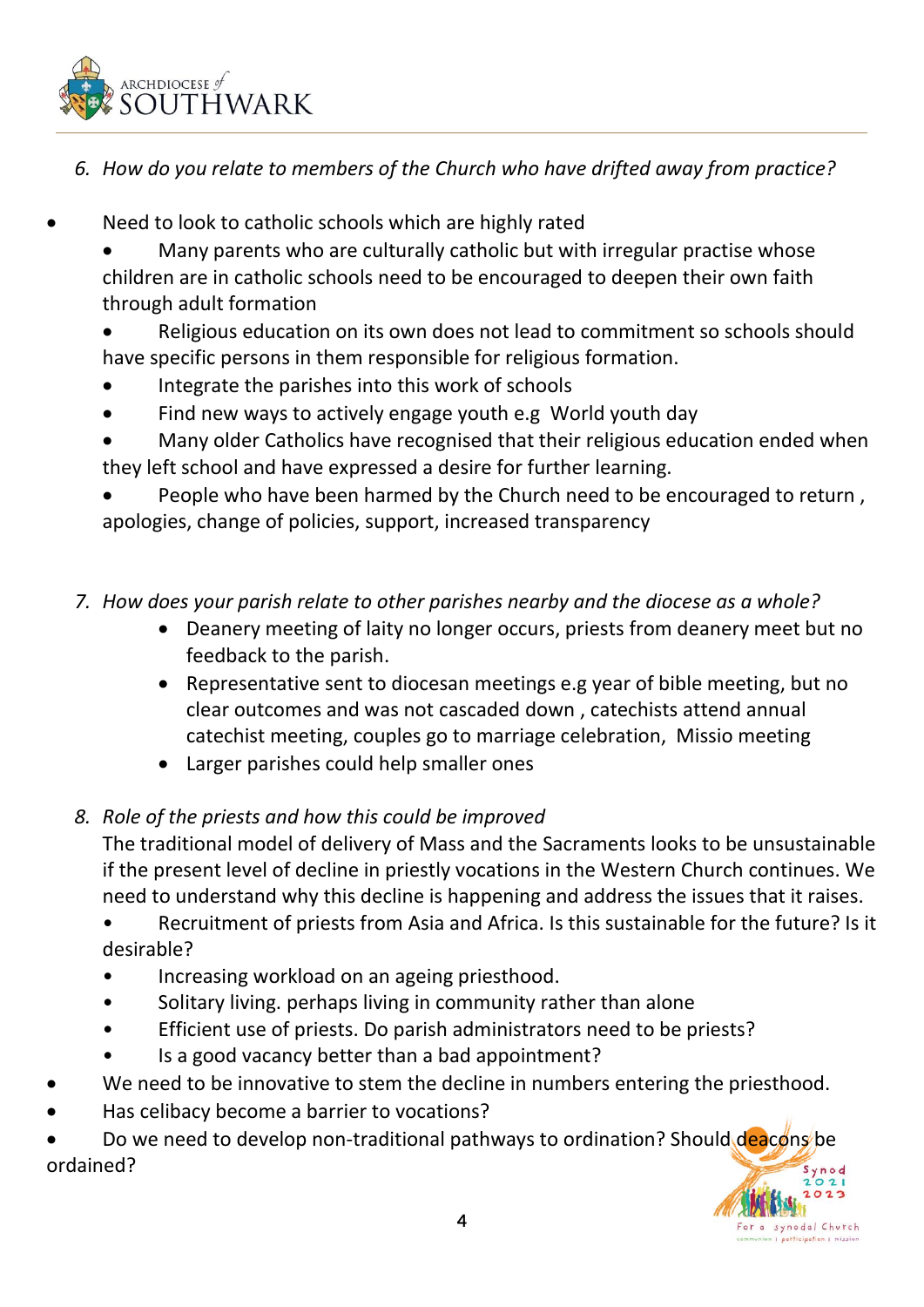

What forms of ministry, outside of the religious life, should be available to women?

#### **What were some of the key phrases, thoughts and comments shared? Was there a thread or consensus in what was shared?**

- Schools continue to help adults keep in touch with the church
- Youth especially see variations between school and parish experience
- Review sacraments reconciliation, marriage, holy orders
- More adult formation
- Review priesthood especially at parish level

## Participation

- *1. Reflecting on 16 months of the pandemic, how has participation in your parish been affected? Were these issues there before?*
	- No streaming so people went elsewhere , 2/3 have returned, lost many.
	- Frequent changes of parish priests has resulted in varying numbers as they have different personalities and approaches to the parish
- *2. How can participation be strengthened moving forward into the future?*
	- Areas of welcome, increase use of social media, parish website , better parish records of its members, their skills, consent to contact so tasks can be delegated
	- improve communication , regular parish council meetings which are then reported to the parishioners
	- Recruitment of more young people and families to support the parish: Closer liaison with our schools
	- being more of a family the Priest needs to get to know everyone better.
	- More involvement of the Laity at every level.
- *3. What are the means by which different voices can be heard in your parish (particularly those on the periphery of parish life)?*
	- Parish council encouraging leaders from the different groups to come forward
	- Not just use the newsletter to give out information but encourage laity to make announcements, provide updates after Mass, better use of website
- *4. Which groups and individuals are least included in your parish?*
- Young people 18-30 year olds

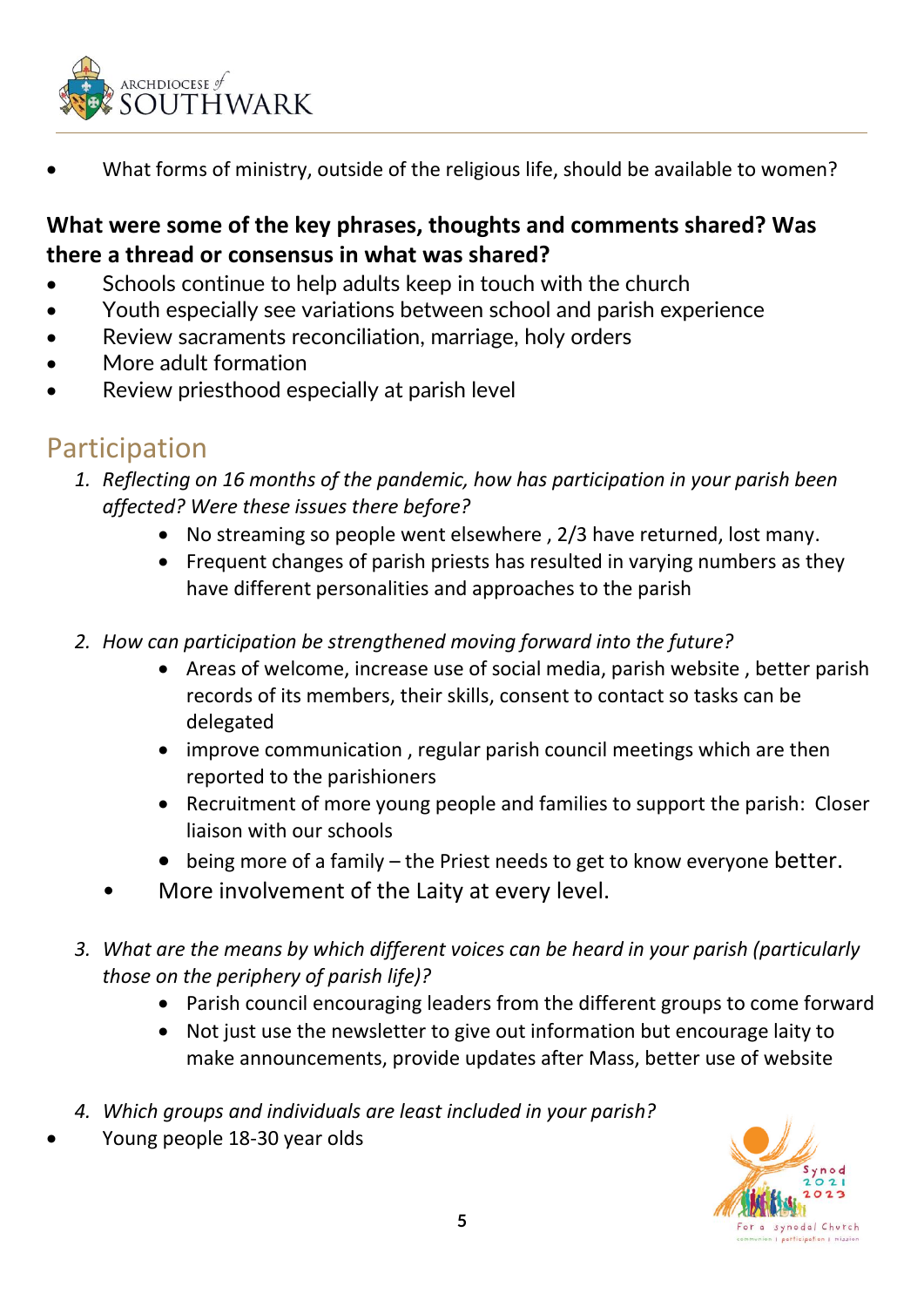

- *5. How do you currently participate, personally, in the life of the Church? How much responsibility do you have as an individual?*
- Core group who fulfil several functions, we need to engage others
	- *6. How does your parish effectively identify and use the gifts of its people?*

• Not very effectively , need to collect more information , GDPR has made things more difficult as well as DBS , need to use a more personal approach

- *7. How do families and young people effectively participate in the life of your parish? What do you do to support them?*
- Filipino community very organised monthly masses followed by lunch , attend regular masses

#### **What were some of the key phrases, thoughts and comments shared? Was there a thread or consensus in what was shared?**

- Improve communication through technology
- Laity take on more responsibility at all levels
- Increase opportunities for adult formation which should lead to more catechists
- Parish council needs to be active , events organizing .
- Parish priest needs to be a team leader and engage and work with parish council

### Mission

*1.Given what you see of the Church (words and actions), in the parish and beyond, what would you say is the Church's mission?*

- Improve evangelization
- Christians should act as role models for everyone
- Practice what we preach
- Challenge politicians on social moral issues
- Be more proactive
- Support Christians in countries were persecuted
- Promote catholic social teaching
- Serve the plant, climate change
- Make church more relevant

• Each parish to acknowledge and promote diversity of races within it: reflecting the universality of the Church and worship of God in various forms and celebrations: including life celebrations: births; birthdays; weddings; renewal of marriage vows, deaths.

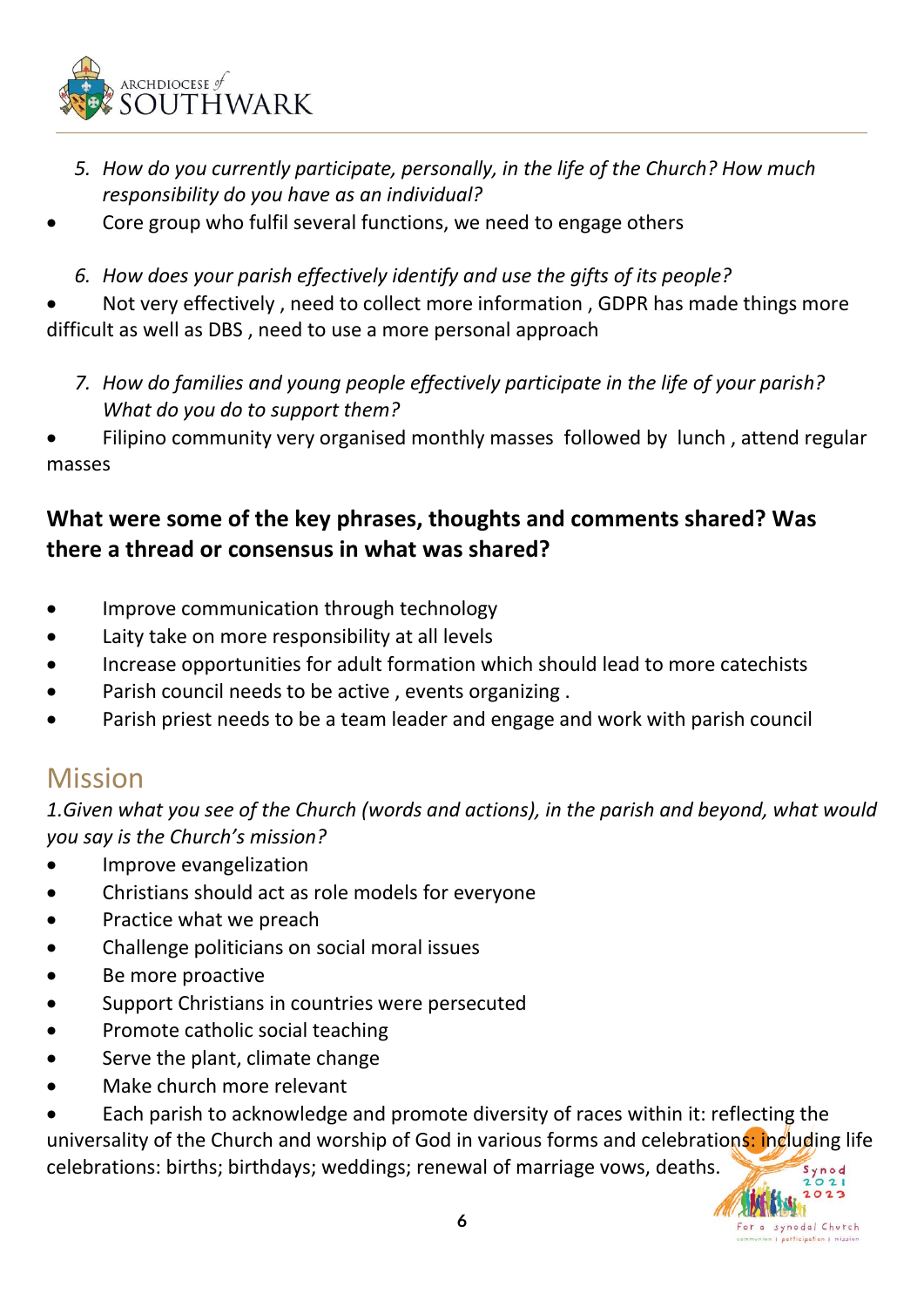

#### *2.How as a parish are we looking at other faiths ,other churches*

- Take part in initiative of churches together
- Increase involvement with schools
- Reach out to people who no longer come to church
- Invite people from other churches to visit us
- Reach out to wider local community including our sister RC churches.

Better understanding of other Christian denominations and other religions: Ecumenism and Inter-Religious dialogue.

*3.How does the life of the parish, in terms of catechesis, adult formation, liturgy etc. aid in the formation of parishioners as missionary disciples?*

- Not enough catechists, need to encourage people to volunteer their services, ensure do not loose youth after confirmation
- Increase deepening of faith in young adults , continuing catechesis
- Pray for increased vocations and priests who are from our own country and culture
- more inclusive newsletters with increased information
- bring in youth through music, art theatre

#### *4. Are we looking in or are we looking out, as a parish community? Can we do both effectively?*

- Work well as a community, provide the sacraments
- Need to be more welcoming become one family and priest should know all his parishioners
- Need to work more closely with local parishes
- Improve communication between parish council and whole parish
- Increase devotion to Our Lady

### **What were some of the key phrases, thoughts and comments shared? Was there a thread or consensus in what was shared?**

- Work more closely with other cultural groups to improve our understanding of being more culturally sensitive
- Working with the media, need charismatic leaders to convey the message
- improve social media presence, more proactive in defending the faith,
- Involve laity more at higher levels
- Church to be more open and transparent, less cover up